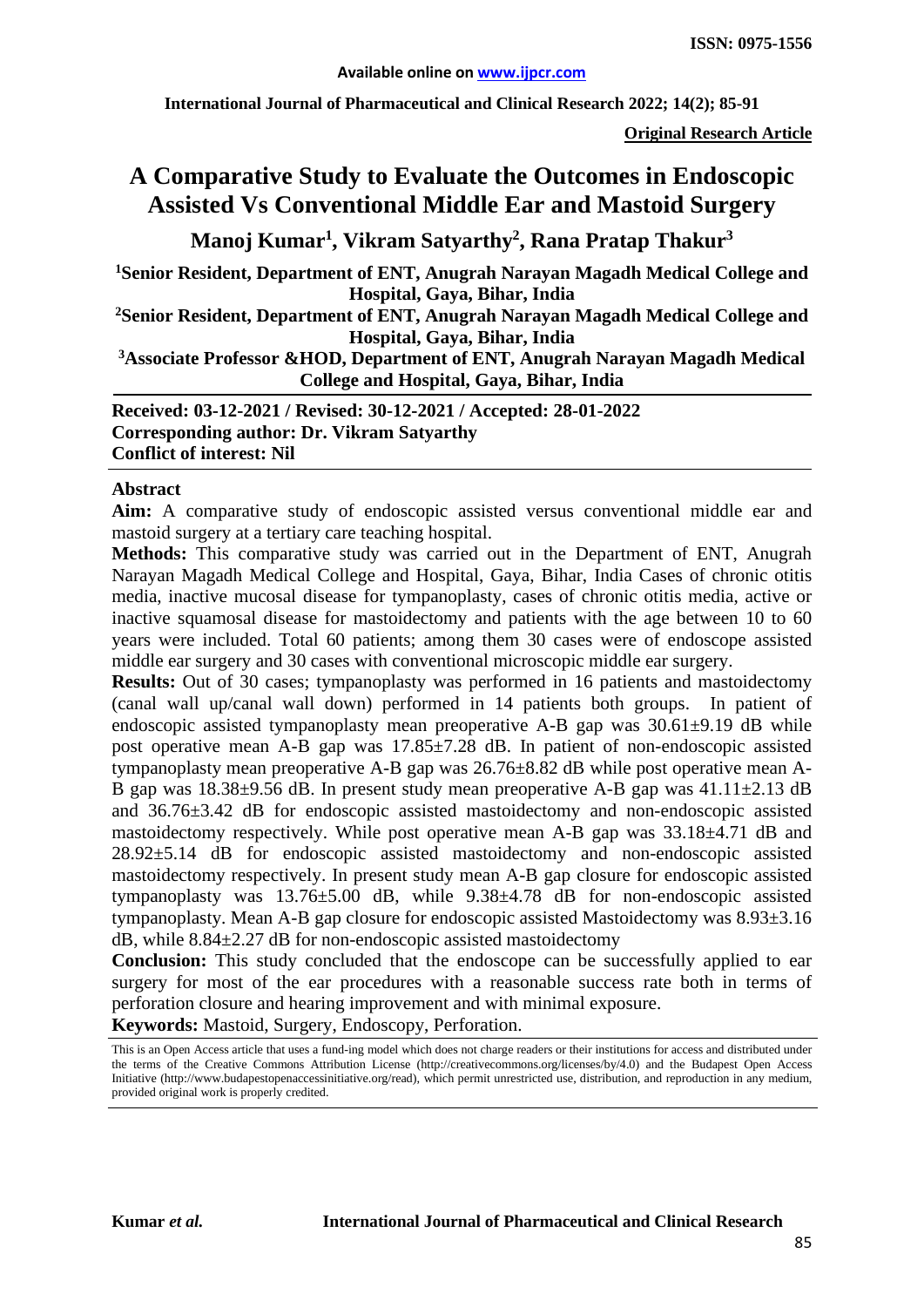# **Introduction**

Chronic suppurative otitis media is an important middle ear disease since prehistoric times. CSOM is the commonest cause of persistent mild to moderate hearing impairment in children and young adults in developing countries. The presence of a tympanic membrane perforation that does not heal spontaneously as in chronic otitis media represents an anatomical and functional defect that needs surgical correction in the majority of cases. Myringoplasty is indicated in cases with and without otorrhea, with a small or a large air-bone gap, and with no age limit. The aim of reconstructing a tympanic membrane perforation is twofold; first, to allow the patient to have a normal social life with no restrictions, even regarding water entry into the ear, and second, to correct the hearing loss resulting from the perforation. Tympanoplasty is the surgical operation performed for the reconstruction of the eardrum (tympanic membrane and/or the small bones of the middle ear (ossicles).The term myringoplasty is reserved for the simple repair of a tympanic membrane perforation in which no ossicular reconstruction is involved. It is also called tympanoplasty-I.

The concept of surgical repair of tympanic membrane is attributed to Berthold who performed myringoplasty operation with thick skin graft and introduced the term [1]. Later Wullstein and Zollner published a method for closing TM with split thickness skin graft [2,3]. They introduced the use of operating microscope, significantly enhancing surgical results by improving the accuracy of the technique. Mer first described the use of endoscopes for the middle ear and fibreoptic system delivered through the existing tympanic membrane perforations in two patients [4].

Anterior, marginal tympanic membrane perforations can be operated using a post auricular approach to maximize exposure. The visualization of far anterior

perforations may be especially difficult, and the anterior margin may be completely hidden from direct view behind a prominent anterior canal bony overhang. Anterior perforations may be managed through a trans canal approach, using the endoscope to visualize the anterior margin [5,6].

### **Material and methods:**

This comparative study was carried out in the Department of ENT, Anugrah Narayan Magadh Medical College and Hospital, Gaya, Bihar, India for 1 year. Cases of chronic otitis media, inactive mucosal disease for tympanoplsty, cases of chronic otitis media, active or inactive squamosal disease for mastoidectomy and patients with the age between 10 to 60 years were included. Cases of chronic otitis media with active discharge, patients with sensorineural hearing loss and patients with any other medical condition leading to unfit for the surgery e.g., cardiovascular disease was excluded from the study.

# **Methodology**

Total 60 patients; among them 30 cases were of endoscope assisted middle ear surgery and 30 cases with conventional microscopic middle ear surgery.

# **Endoscope assisted tympanoplasty**

All endoscope assisted tympanoplasty were done through the per meatal route. All were purely endoscopic and at no point of time the microscope was used. All patients had a 2 cm incision in the hairline, above the superior attachment of pinna to harvest the temporalis fascia graft. The endoscope was introduced through the external auditory canal and the edges of the perforation were freshened with a sickle knife. An incision was taken 5 mm from the tympanic annulus from 6'clock to 12'clock position with a circular knife. The tympanomeatal flap was elevated and kept superiorly with the flag knife and circular knife. Middle ear was visualized and ossicular status was checked. Dried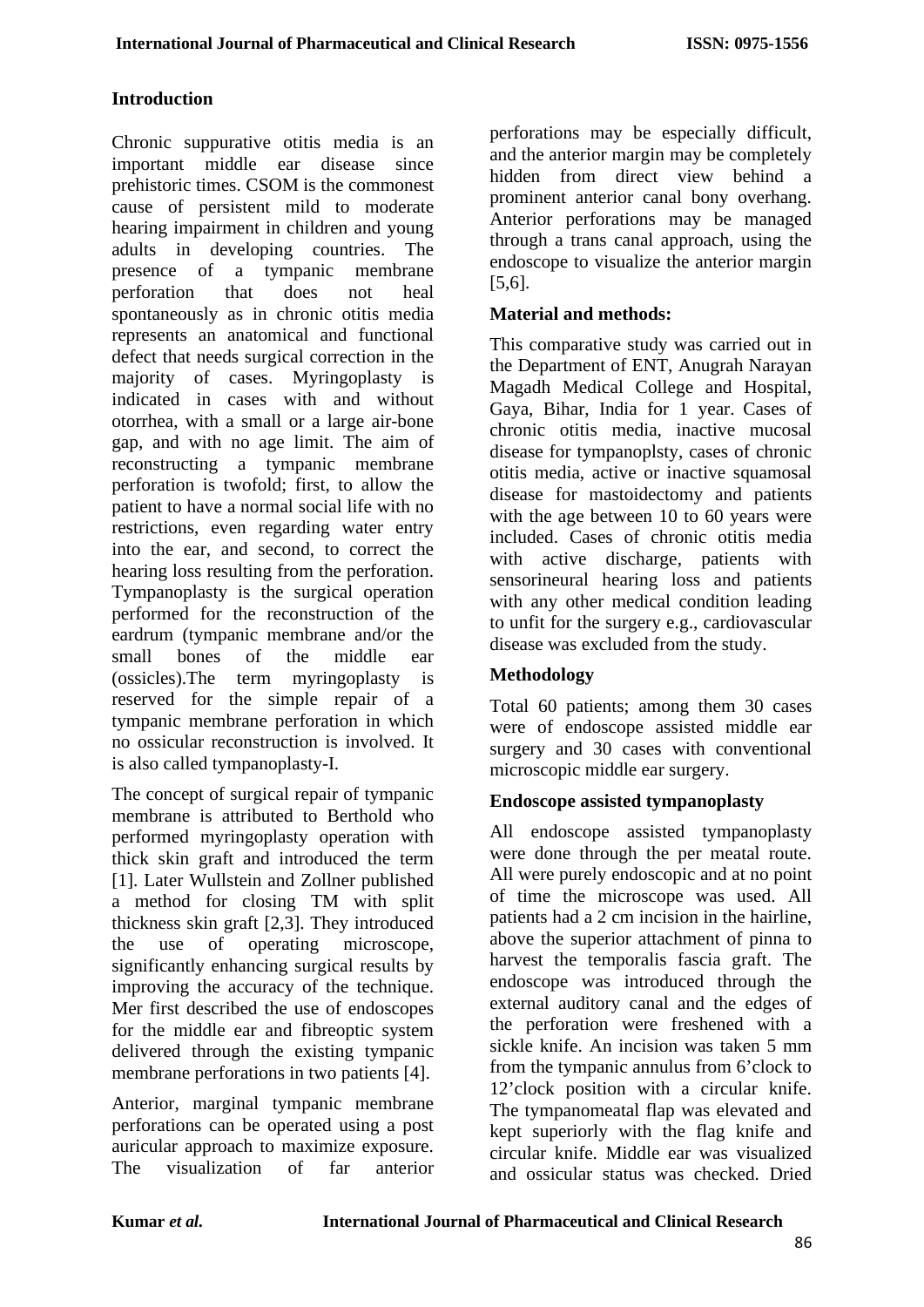temporalis fascia was placed by underlay technique and the tympanomeatal flap was replaced. Gel foam was placed to stabilize the graft.

### **Endoscope assisted cholesteatoma surgery**

After completing surgery with conventional microscopic approach middle ear hidden areas were visualized by using endoscope and remaining disease was cleared with help of endoscope. Sutures were removed on  $7<sup>th</sup>$  day. A 4 mm diameter, 18 cm long rigid, zero-degree endoscope and operating microscope was used in all ear surgery cases. Every patient was evaluated in an outpatient setting after 15 days, one month, two month and three months. On every visit, patients were asked about subjective improvement in hearing and watched for development of any complications. Audiometric evaluation (PTA) was made at third postoperative month in every patient. Primary outcomes include mean average pre- and postoperative air-bone gap hearing thresholds. Intra operative visualization and duration of surgery was noted. Pre- and postoperative audiometric data using both air and bone conduction threshold (at 500 Hz, 1 KHz, 2 KHz frequencies) was compared.

# **Statistical analysis:**

The data was presented as number (percentage) or mean  $\pm$  standard deviation wherever appropriate. Suitable statistical test was used to analyze the data. P<0.05 was considered significant.

### **Results:**

Out of 30 cases; tympanoplasty was performed in 16 patients and mastoidectomy (canal wall up/canal wall down) performed in 14 patients both groups (Table 1).

In patient of endoscopic assisted tympanoplasty mean preoperative A-B gap was  $30.61\pm9.19$  dB while post operative mean A-B gap was  $17.85 \pm 7.28$  dB. In patient of non-endoscopic assisted tympanoplasty mean preoperative A-B gap was 26.76±8.82 dB while post operative mean A-B gap was 18.38±9.56 dB. In present study mean preoperative A-B gap was 41.11±2.13 dB and 36.76±3.42 dB for endoscopic assisted mastoidectomy and non-endoscopic assisted mastoidectomy respectively. While post operative mean A-B gap was 33.18±4.71 dB and 28.92±5.14 dB for endoscopic assisted mastoidectomy and non-endoscopic assisted mastoidectomy respectively (Table 2).

|                      | Endoscopic assisted, | Non-endoscopic assisted, |
|----------------------|----------------------|--------------------------|
| <b>Procedures</b>    | (Group A)            | (Group B)                |
| <b>Tympanoplasty</b> |                      |                          |
| <b>Mastoidectomy</b> |                      |                          |
| Total                |                      |                          |

**Table 1: Distribution of cases according to procedure**

In present study mean A-B gap closure for endoscopic assisted tympanoplasty was 13.76±5.00 dB, while 9.38±4.78 dB for non-endoscopic assisted tympanoplasty. Mean A-B gap closure for endoscopic assisted Mastoidectomy was 8.93±3.16 dB, while  $8.84+2.27$  dB for nonendoscopic assisted mastoidectomy (Table 3).

In present study mean intraoperative time duration for endoscopic assisted tympanoplasty was  $71.23 \pm 3.17$  min, while 78±8.80 min for non-endoscopic assisted tympanoplasty. Mean intraoperative time duration for endoscopic assisted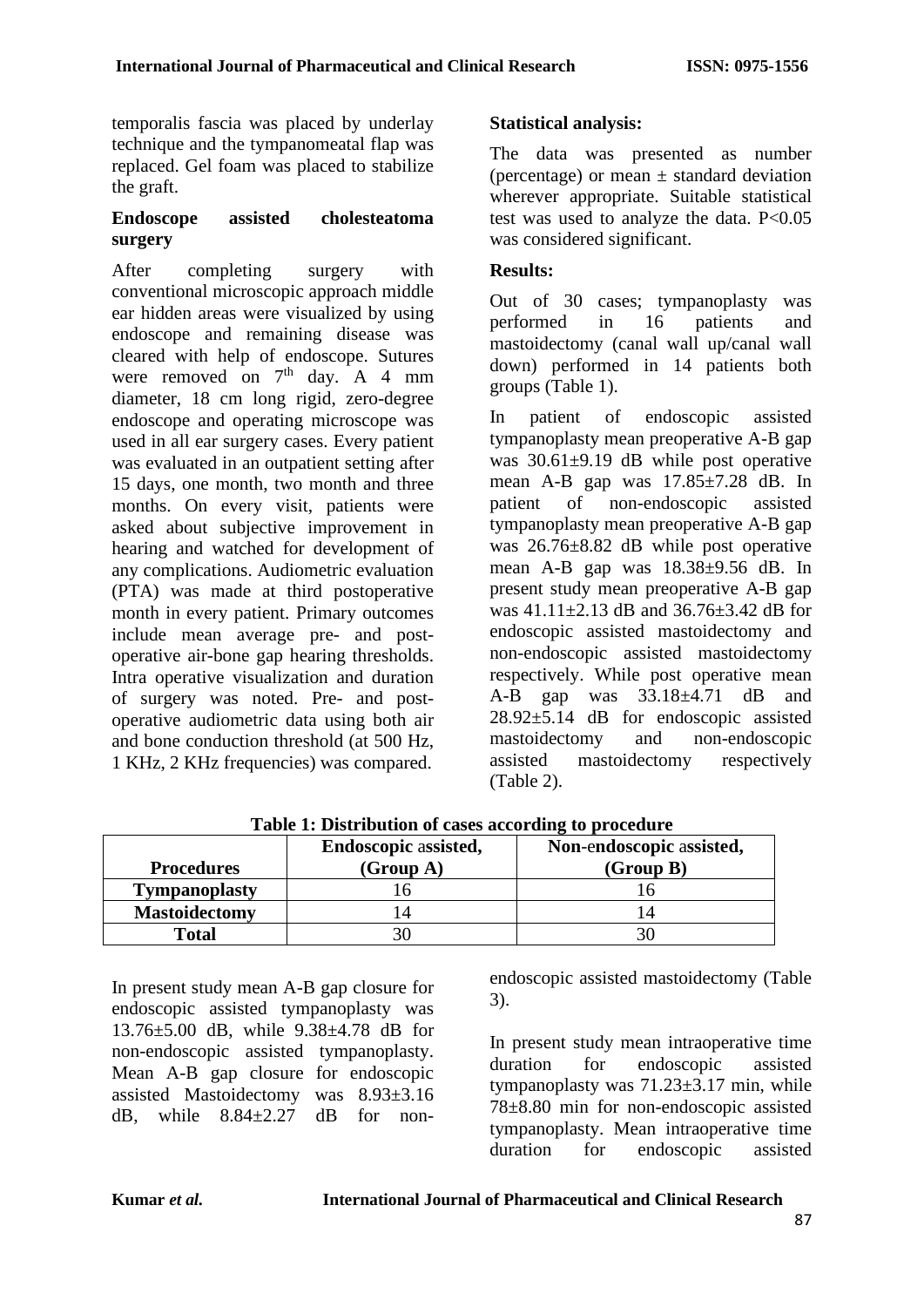Mastoidectomy was  $152.92\pm13.30$  min, while 148.17+12.18 min for nonendoscopic assisted mastoidectomy (Table 3).

Residual cholesteatoma remnants on Endoscopy were found in 6 cases (42.86%) out of 14 mastoidectomy cases performed via endoscopy assistance. Residual cholesteatoma remnants were found in sinus tympani in 5 cases and in anterior attic space in 1 case.

| <b>Variables</b>                        | Preoperative<br>$(A-B \text{ gap})$<br>$\mathbf{dB}$<br>$(Mean \pm SD)$ | Post<br>operative (A-<br>gap) dB<br>В<br>$(Mean \pm SD)$ | <b>Preoperative</b><br>$(A-B gap) dB$<br>$(Mean \pm SD)$ | Post<br>operative (A-<br>dB<br>B<br>gap)<br>$(Mean \pm SD)$ |
|-----------------------------------------|-------------------------------------------------------------------------|----------------------------------------------------------|----------------------------------------------------------|-------------------------------------------------------------|
|                                         | <b>Tympanoplasty cases</b>                                              |                                                          | <b>Mastoidectomy cases</b>                               |                                                             |
| <b>Endoscopic assisted</b><br>(Group A) | $30.61 \pm 9.19$                                                        | $17.85 \pm 7.28$                                         | $41.11 \pm 2.13$                                         | $33.18 \pm 4.71$                                            |
| Non-endoscopic<br>assisted (Group B)    | $26.76 \pm 8.82$                                                        | $18.38 \pm 9.56$                                         | $36.76 \pm 3.42$                                         | $28.92 \pm 5.14$                                            |
| P value                                 | 0.16                                                                    | 0.82                                                     | $<0.001*$                                                | ${<}0.01*$                                                  |

### **Table 2: A-B gap in tympanoplasty cases and mastoidectomy cases**

#### **Table 3: A-B gap closure at 3-month follow-up**

| <b>Variables</b>           | Closure $(A-B gap)$   | P     | Intra-op duration  | P       |
|----------------------------|-----------------------|-------|--------------------|---------|
|                            | $dB$ (Mean $\pm SD$ ) | value | (mins) (Mean±SD)   | value   |
| <b>Endoscopic assisted</b> | $13.76 \pm 5.00$      |       | $71.23 \pm 3.17$   |         |
| tympanoplasty              |                       | 0.05  |                    | $0.03*$ |
| Non-endoscopic             | $9.38 \pm 4.78$       |       | $78.00 \pm 8.80$   |         |
| assisted                   |                       |       |                    |         |
| tympanoplasty              |                       |       |                    |         |
| <b>Endoscopic assisted</b> | $8.93 \pm 3.16$       | 0.93  | $152.92 \pm 13.30$ | 0.38    |
| mastoidectomy              |                       |       |                    |         |
| Non-endoscopic             | $8.84 \pm 2.27$       |       | $148.17 \pm 12.18$ |         |
| assisted                   |                       |       |                    |         |
| mastoidectomy              |                       |       |                    |         |

Graft uptake rate for endoscopic assisted tympanoplasty was 93.75% while 81.25% for non-endoscopic assisted tympanoplasty. In present study dry cavity achieved in 92.86% cases endoscopic assisted mastoidectomy (Group A) while 85.71% in non-endoscopic assisted mastoidectomy cases.

# **Discussion:**

The main objective of CSOM surgery is to achieve symptomatic relief, relieve drainage, rehabilitate hearing and minimize complication. The main advantages of the microscopic approach are stereo vision and bimanual handling. However, despite providing direct exposure, microscope requires frequent adjustment and may still not be sufficient when encountering protruding structures, particularly the anterior wall. Hidden area that cannot be seen under microscope can be better observed via thin rigid endoscope with different angles [7].

In present study mean preoperative A-B gap was  $30.61 \pm 9.19$  dB and  $16.76 \pm 8.82$ dB for endoscopic assisted and nonendoscopic assisted tympanoplasty respectively. There were no significant differences between the two groups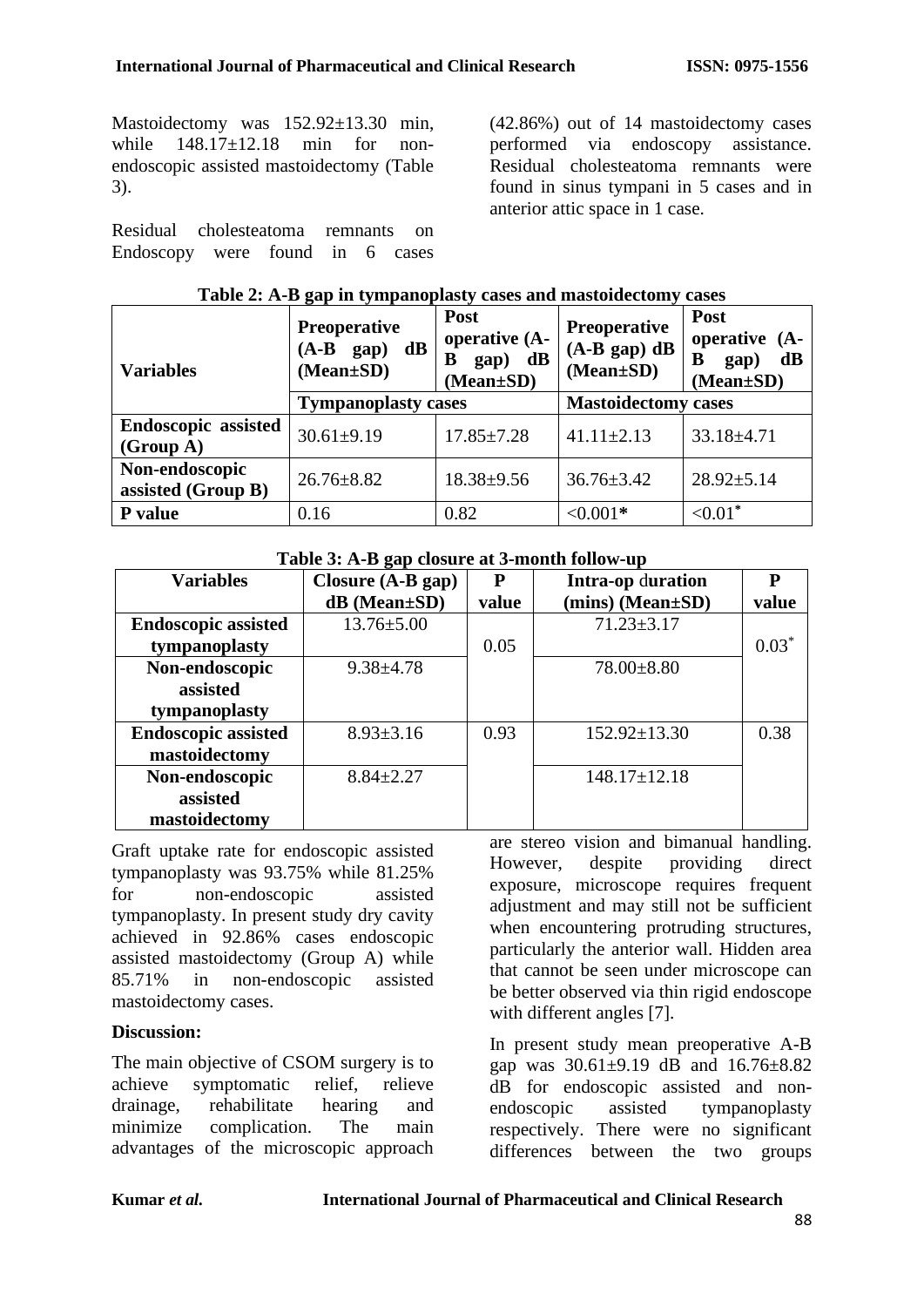( $p=0.16$ ). Huang et al in 2016 studied 100 ears of 95 patients who underwent tympanoplasty and found similar results. Preoperative A- B gaps were 21.4±10.6dB and 21.6±11.2 dB, for non- endoscopic assisted tympanoplasty and endoscopic assisted tympanoplasty respectively. There were no significant differences between the 2 groups  $(p=0.93)$  [8].

In present study post operative mean A-B gap was 17.85±7.28 dB and 18.38±9.56 dB for endoscopic assisted tympanoplasty and non-endoscopic assisted tympanoplasty respectively. There were no significant differences between the two groups (p=0.84). Kumar et al in 2015 studied 60 patients 30 with conventional microscopic approach tympanoplasty and 30 with endoscopic assisted tympanoplasty and found similar results. Mean postoperative A-B gap was 16.03 dB and 15dB for conventional microscopic and endoscopic assisted myringoplasty respectively. There were no significant differences between the two groups [9].

In present study mean A-B gap closure for endoscopic assisted tympanoplasty was 13.76±5.00 dB, while 9.38±4.78 dB for non-endoscopic assisted tympanoplasty. There was no significant difference between both groups (p=0.05). Kanona et al in 2015 studied 70 patients and found similar results. There was a significant difference between pre- and post-operative mean air-bone gaps in both surgical groups  $(p=0.02)$  [10]. They reported the mean A-B closure in the range of 10-30 dB in both groups that is supporting our study.

In present study mean intraoperative time duration for endoscopic assisted tympanoplasty was 71.23±3.17 min, while 78±8.80 min for non-endoscopic assisted tympanoplasty. There was a significant difference between both groups  $(p=0.03)$ . Kanona et al in 2015 found similar results. They reported the shorter mean operating times in group A as compared to group B (non- endoscope assisted surgery), 85.8

min vs 107.8 min for group A vs B respectively [10]. Endoscopic tympanoplasty can take longer time duration than microscopic group in initial phase due to learning curve and less practice of surgeon with single handed surgery.

In our study graft uptake rate for endoscopic assisted tympanoplasty was 93.75% while 81.25% for non-endoscopic assisted tympanoplasty which showed better outcome in endoscopic assisted group. Choi et al in 2016 reported graft success rate in the endoscopic tympanoplasty and microscopic tympanoplasty group was 100% and 95.8%, respectively, which was not statistically significant (p=0.304) [11]. Hence graft uptake rate in endoscopic tympanoplasty were comparable to microscopic tympanoplasty.

In our study mean preoperative A-B gap was 41.11±2.13 dB and 36.76±3.42 dB for endoscopic assisted mastoidectomy and non-endoscopic assisted mastoidectomy respectively. While post operative mean A-B gap was 33.18±4.71 dB and 28.92±5.14 dB for endoscopic assisted mastoidectomy and non-endoscopic assisted mastoidectomy respectively. There was no significant difference between both groups. Mean A-B gap closure for endoscopic assisted mastoidectomy was 8.93±3.16 dB, while 8.84±2.27 dB for non-endoscopic assisted Mastoidectomy. There was no significant difference between both groups. Kanona et al also reported similar results; the mean A-B closure in range of 10- 30 dB and no significant difference between both groups [10].

In our study mean intra operative time duration for endoscopic assisted mastoidectomy was 152.92±13.30 min. while 148.17±12.18 min for nonendoscopic assisted mastoidectomy. There is slightly higher time duration in endoscopic group because in endoscopic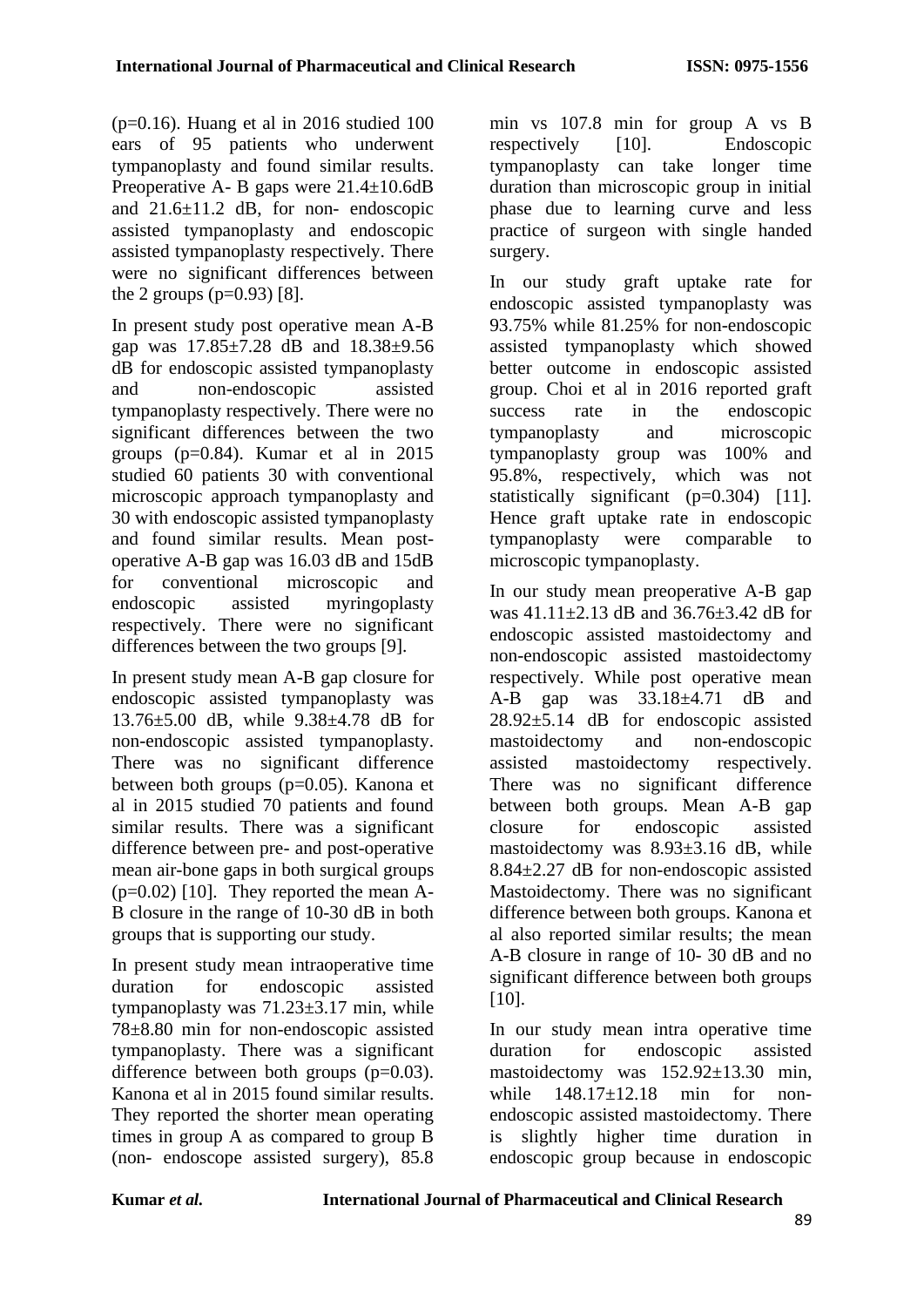group endoscope was used after completion of work with microscope. Kanona et al reported mean operating time was shorter in group A (endoscopic) compared to group B (microscopic), 171 min *vs* 217.2 min respectively. Since total number of operations were not equal  $(n=15 \text{ vs } n=10)$ , it is unreliable to claim the difference between these figures is of clinical significance [10].

In our study residual cholesteatoma remnant on endoscopy was found in 42.86%. Sajjadi et al present a retrospective chart review of 249 primary cholesteatoma cases and found similar results [12]. The objective was to evaluate the effectiveness of otoendoscopy in reducing the cholesteatoma remnant at the time of primary surgery. Endoscopy at the time of primary operation revealed a 20% incidences of hidden cholesteatoma remnants despite apparent total microscopic eradication in close cavity cases and, and 10% in open cavity cases Intra-operative endoscopic evaluation of patients with cholesteatoma has clearly demonstrated a significant reduction in "immediate remnants" of cholesteatoma at the time of the primary operation. However endoscopic resection of cholesteatoma following detailed microscopic surgery has reduced incidence of residual cholesteatoma. Sinus tympani remain a hot spot for residual cholesteatoma despite removal of the posterior ear canal wall.

In present study dry cavity achieved in 92.86% cases in endoscopic assisted mastoidectomy while 85.71% in nonendoscopic assisted mastoidectomy cases. This shows comparable results in both groups. Cholesteatoma can vary in anatomical spread and severity of disease. In widespread, severe cases, canal wall up mastoidectomy or modified radical mastoidectomy can be performed. Our case series shows a variation in the number of these procedures between both groups.

Performing mastoidectomy exclusively with an endoscope is impossible, and therefore drawing comparisons between these groups is difficult, as the endoscope will not have been used during a proportion of surgery in endoscopic assisted.

The endoscopic technique in ear surgery undoubtedly gives better quality images and access to blind sacs around the middle ear space that would otherwise not have been visualized adequately using a microscope, irrespective of surgical approach. It is minimally invasive thus providing better cosmetic in patients who do not wish to have a scar [10].

# **Conclusion:**

This study concluded that the endoscope can be successfully applied to ear surgery for most of the ear procedures with a reasonable success rate both in terms of perforation closure and hearing improvement and with minimal exposure. It offers an advantage of minimal exposure, thereby avoiding unnecessary incisions on the patient.

# **References:**

- 1. Berthold E. In: Closure of tympanic membrane perforations. Glasscock ME and Shambaugh GE (eds.). Volume 4. Surgery of the Ear, Hamilton, Elsevier India; 1990: 334.
- 2. Wullstein H. In: Tympanoplasty. Glasscock ME and Shambaugh GE (eds.). Volume 5. Surgery of the ear, Hamilton, Elsevier India; 2004: 400.
- 3. Zollner F. In: Tympanoplasty. Glasscock ME and Shambaugh GE (eds.). Volume 5. Surgery of the ear, Hamilton, Elsevier India; 2004: 400.
- 4. Glasscock ME, Shambaugh GE. Endoscope-Assisted Middle Ear Surgery. Volume 5. Surgery of the Ear. Hamilton, Elsevier India; 2003: 325.
- 5. Guindy A. Endoscopic transcanal myringoplasty. J Laryngol Otol. 1992; 106:493-5.